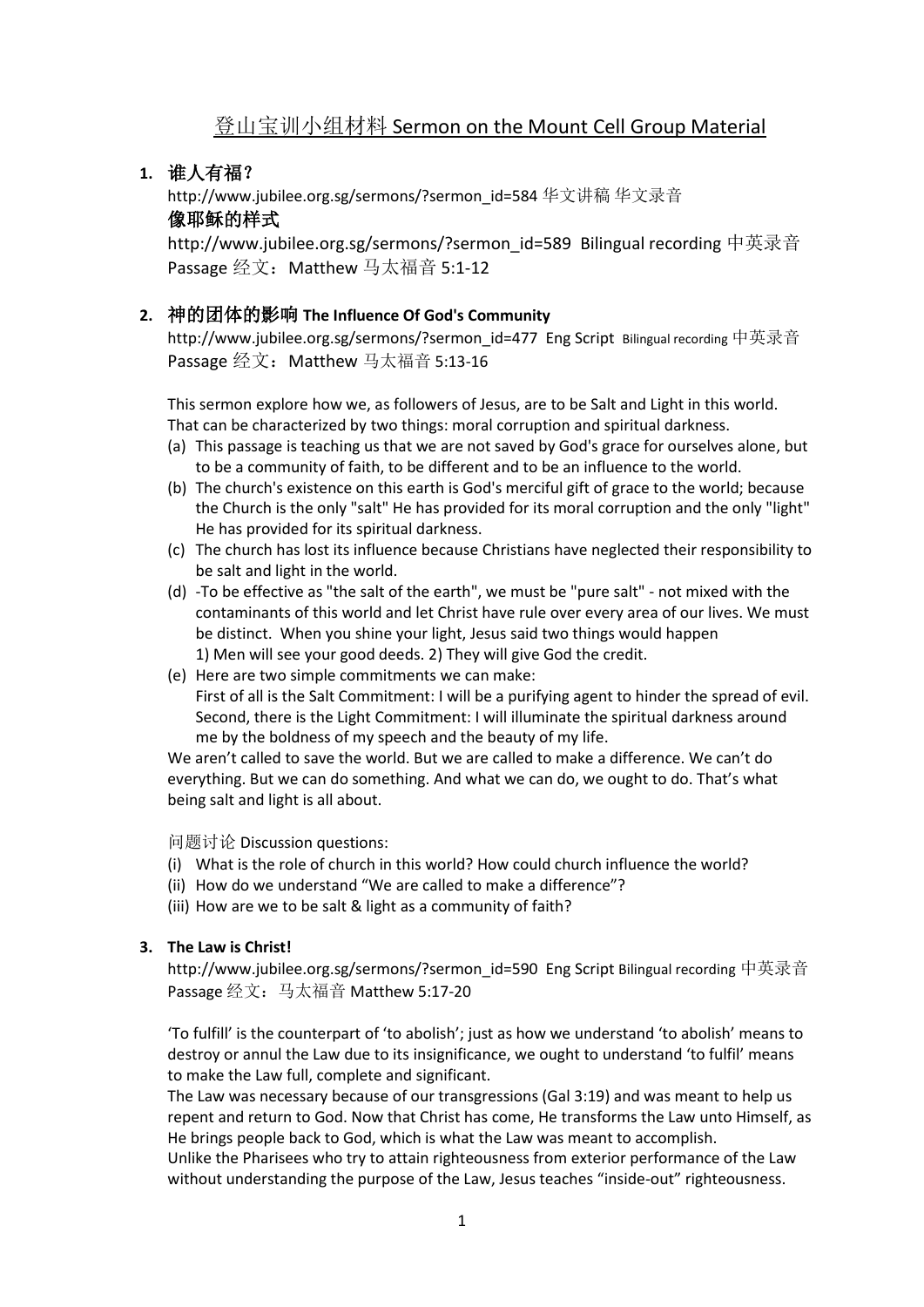The only way our righteousness can exceed that of the scribes and Pharisees is to accept that we are only righteous through Christ, that righteousness comes from God's grace rather than our own works.

问题讨论 Discussion questions:

(i) Was there any time you felt more "righteous" than someone around you?

(ii) Are there any areas of your faith where you were focused more on exterior performance instead of its true purpose?

## **4. Seek First his People**

http://www.jubilee.org.sg/sermons/?sermon\_id=588\_Eng Script Bilingual recording 中英录音 Passage 经文:马太福音 Matthew 5:21-26

Jesus' use of strong language in the first half is as a hyperbole, to cause listeners to pause, ponder, and thereafter do something. The seriousness of the message is meant to compel listeners. Jesus warns them that anger that can lead to hatred and become destructive is equivalent to a grievous sin to be exorcised at all costs.

Jesus then continues to talk not about anger management, but instead about managing the anger of others. The antidote to anger is reconciliation. Reconciliation may be difficult, but it is necessary to prevent relationships from falling apart. This emphasis on the importance of our relationships with others is something that is repeated throughout the New Testament, to love our neighbours.

He then asks to postpone worship until reconciliation is accomplished, not because worship comes second, but because worshipping God can only make sense when we exercise purity in human relationships.

## 问题讨论 Discussion questions:

(i) Do you spend time/ how much time do you spend building healthy relationships within and outside of the church community?

#### **5. Adultery in the Heart**

http://www.jubilee.org.sg/sermons/?sermon\_id=591 Eng Script Bilingual recording 中英录音 Passage 经文:马太福音 Matthew 5:27-30

Adultery is the breaking of a marriage covenant, whether it be your own or someone else's. Jesus, in line with the other passages in the cell material, stresses that it is not about the technicality (what counts as adultery) but about whether you honour marriage covenants, both your own and others, in your heart.

## **6. On Divorce**

http://www.jubilee.org.sg/sermons/?sermon\_id=587 Eng Script Bilingual recording 中英录音 Passage 经文:马太福音 Matthew 5:31-32

This sermon teaches us that divorce is never the intention of God. God brings people in marriage together; however, sin is a major destructive force in breaking up marriages.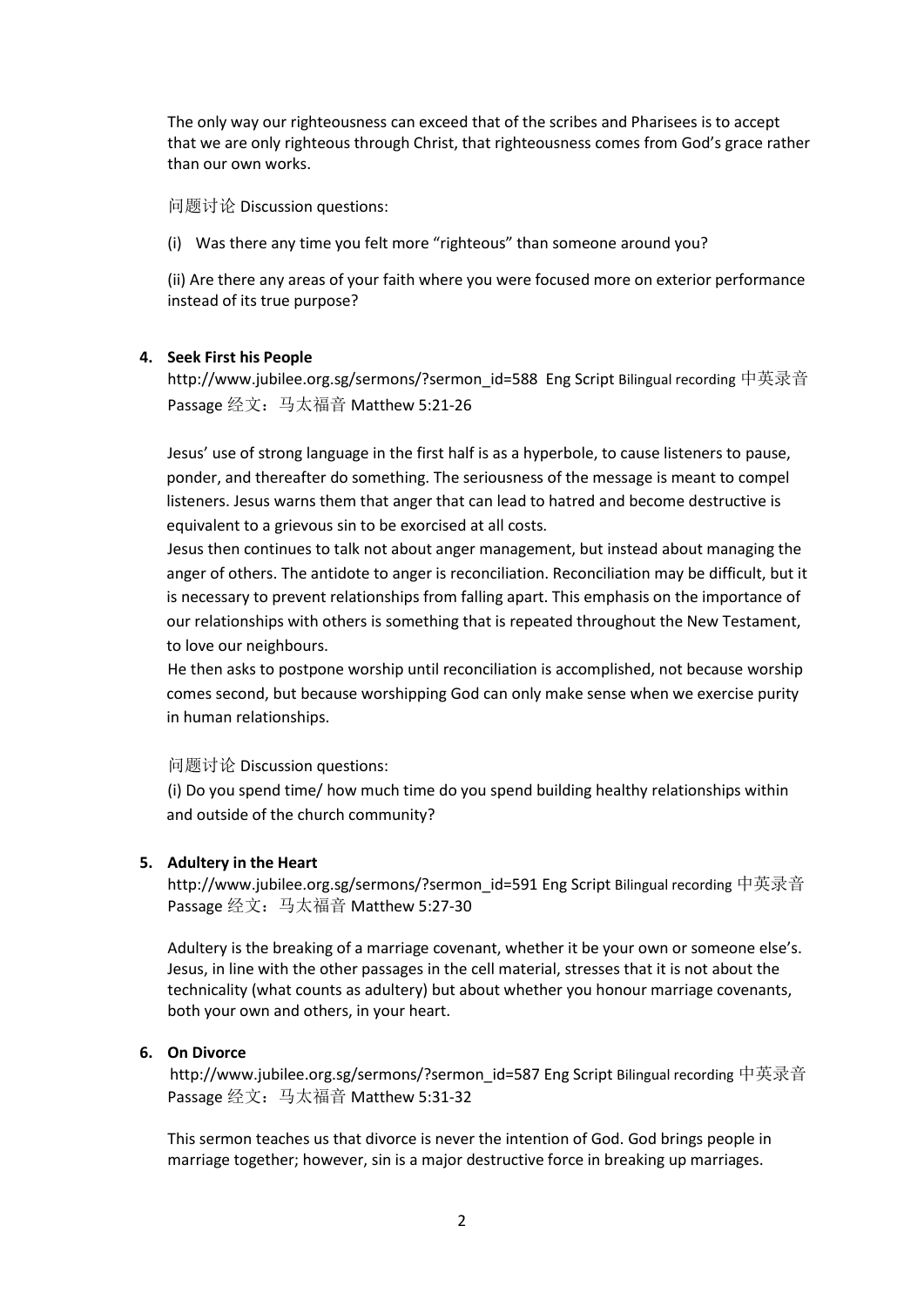- (a) The first point is that divorce is a serious matter to God and the religious leaders, in thinking that a certificate of divorce will annul a marriage, are deeply flawed. Adultery breaks up a marriage and all people in marriage must be strongly vigilant and guard against this temptation.
- (b) Another point is that Jesus had in His grace allowed for some circumstances where divorce could happen, such as spousal abuse, substance abuse, gambling habits and many others. These can all force a couple to contemplate a life of divorce as better than staying in marriage.
- (c) The third point is how the church and the Christian community can work towards the elimination of divorce. The Christian community has a responsibility to act against the infiltration of sin into a marital relationship.

-Firstly, those entering into a marriage should be well prepared and some basic issues should be ironed out from the beginning.

-Secondly, a couple who is married must continue to work hard to keep a marriage intact. There are some elements to help in marriage, such as prayer, scripture reading, communication, good financial planning, developing common hobbies to promote interaction, learn things together that enrich the uniqueness of this marriage. If you have spent years to develop into a special someone to a person and that person is groomed to be so special as to be only satisfied by you, then it is hard for a third party to butt in.

-Lastly, it is about the role of the church. We must continue to strive to become a community of support and love that couples can turn to when care and concern is needed. Through careful teaching and sharing of the Word, we make genuine believers that have fruits of the Spirit, such that they become ideal partners in marriage relationships. They are honest in truth and kind in their hearts. They have the strength to withstand hardship and yet the wisdom to accept the Church and God as their help.

(d) The big pitfall that we must all be wary of is adultery. Adultery is extremely destructive and needs the intervention of God before true restoration can happen. But let's not be worried and think that we are helpless before temptation. God has given us spiritual discipline to make us prepare before and during the marriage together with the church as a community.

The individuals and the church must do something such that we are not there just to tell people to allow or disallow divorce. Divorce must be dealt with by spending effort working on the development of the self and on the marriage relationship. Since it is God that puts marriages together, we must work towards treating marriage as sanctified and a very serious affair.

问题讨论 Discussion questions:

- (i) How do you see divorce in church? Does your view be line with Jesus's teaching?
- (ii) How can a couple make efforts to protect their marriage?
- (iii) If you find that a couple in our church faces the suffering in adultery, how can you do to help them as a member of church community?

# **7.** 真诚的生命

http://www.jubilee.org.sg/sermons/?sermon\_id=592 中文讲稿 Bilingual recording 中英录音 Passage 经文:马太福音 5:33-37

# **8.** 气度让人海阔天空

http://www.jubilee.org.sg/sermons/?sermon\_id=586 中文讲稿 Bilingual recording 中英录音 Passage 经文:马太福音 5:38-42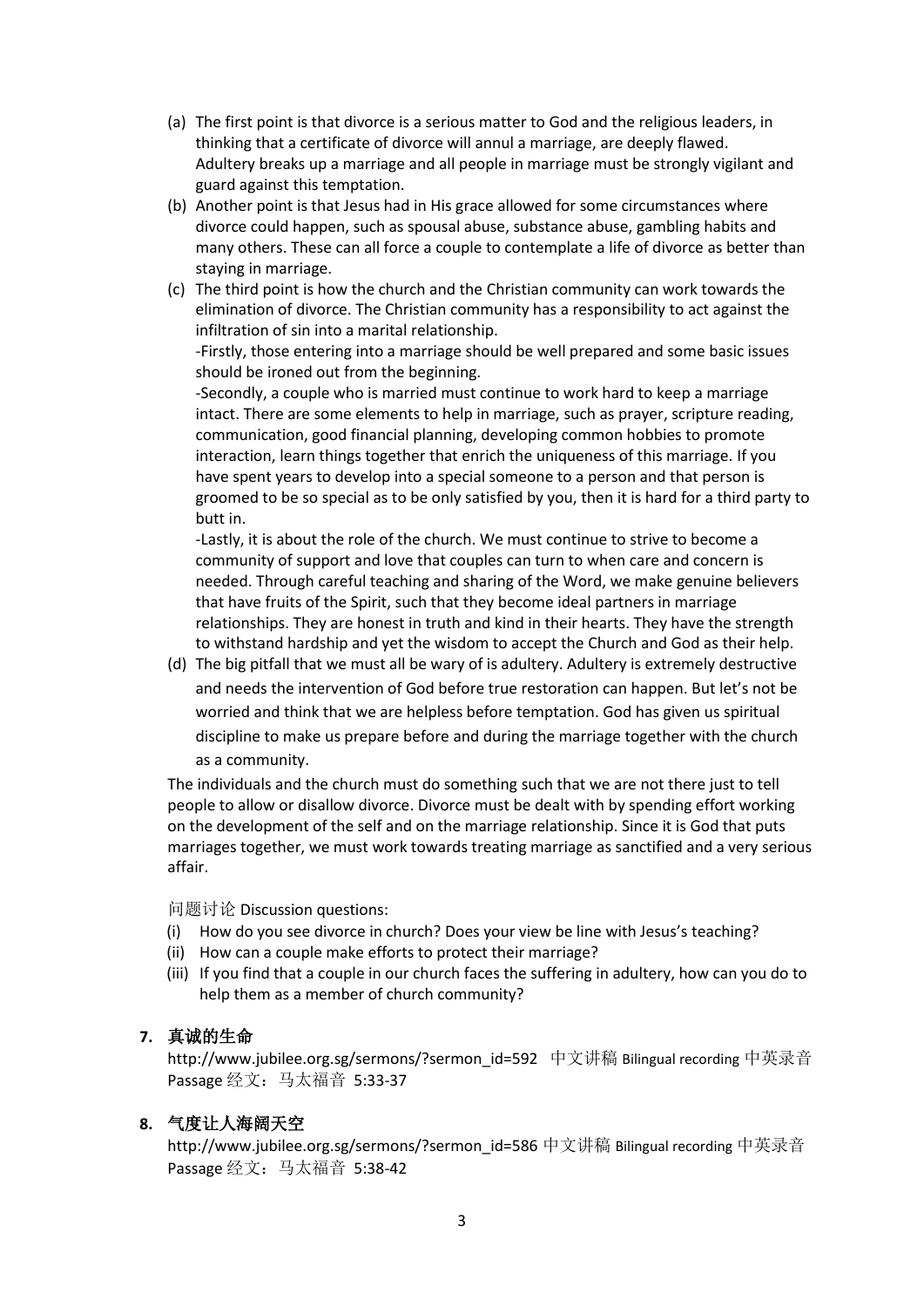这篇讲道指出了报复的本质是善人用恶的方式,变成恶人来行恶,并鼓励我们遵循耶 稣的教导,以善胜恶,以德报怨,甚至化敌为友,披上基督来活出属于神的新生命。 (a) 摩西的律法有言:"以眼还眼,以牙还牙",其原则本来是要控制无节制的报复,

- 在律法上澄清受害人得到应有的赔偿。当时的犹太人领袖却扭曲了它原来的精神, 把原属于司法界的公理,沦为私人寻仇报复的理由。
- (b) 我们不可与恶人作对。意思就是我们不可以恶人的方法来回报恶人。因为恶人以恶 待我们,那已经是错了。如果我们自己以恶人的方法回报,其实我们也成了恶人, 而整个情况只有恶上加恶,绝对没有公义。如果我们因为为了报复而恶上加恶,那 才是真正的是非不分。
- (c) 耶稣不容许报复的原因: "有仇不报"并不是一种消极的退让, 也不是向恶势力低 头;更不是要息事宁人,当作什么也没发生过的阿 Q 精神。耶稣的使命是解决仇 恨。耶稣的国度是要来停止暴力,因此耶稣的身份是和平之君。耶稣所以不容许报 复,是因为报复不能解决问题的根源。冤冤相报何时了?
- (d) 耶稣如何来解决解决恶?方法就是以善胜恶。"你的仇敌若饿了,就给他吃;若渴 了,就给他喝。因为你这样行,就是把炭火堆在他的头上。"提供给恶人一个悔改 的机会。若能化敌为友,那是尽善尽美的事,讲究的是宽容慷慨的气度。每当我们 行出天国里待人处事的爱的表现,我们不但自己领会神的子民的尊贵身份,我们也 提醒主内弟兄姐妹我们都一同活在神的国度里面。
- (e) 以善胜恶的心态还有更深一层的意义。就是耶稣的登山宝训是以"耶稣是王,这是 神的国度" 为大前提。当我们活在神的国度里面,我们要降服在上帝的主权里面。 保罗书信提到,主说:'伸冤在我,我必报应。'(罗马书 13 章 4 节) 报复罪恶的是上 帝,审判的主权在于上帝。我们只管以爱对人,所有的不公平不公义由上帝来处理。 这就是我们作为上帝国度的子民信念上的不同。
- (f) 相信我们活在上帝的国度里面,神是秉公办理,赏善罚恶,带来公平,因此我们对 人不要自行报复,而是凡事上以善待人,以德服人,披上基督来活出属于神的新生 命。力量不在于我们自己,是从耶稣基督而来。

基督徒作为领受恩典在主里新造的人,有着使人和睦的呼召,行出以善胜恶,在世 人眼里看为愚拙,但能换来的是上帝的爱,那才是真正的智慧人。相信爱能战胜一 切仇恨,把审判不公义的主权交给上帝,才能真正解决这世上的恶与仇恨。

问题讨论 Discussion questions:

- (i) 摩西律法"以眼还眼, 以牙还牙"背后的精神是什么?犹太人的误解是什么?耶 稣的教导和使命是什么?
- (ii) 你相信"申冤在我, 我必报应"吗?请举一生活事例说明。
- (iii) 如何在你的生活中行出"以善胜恶"?

#### **9.** 敬虔的美与善

http://www.jubilee.org.sg/sermons/?sermon\_id=593 Bilingual recording 中英录音 Passage 经文: Matthew 马太福音 6:1-8

Focus on the intention when carrying out good acts (helping and caring for the needy, praying for others etc.)

Remind ourselves why we carry out these good acts in the first place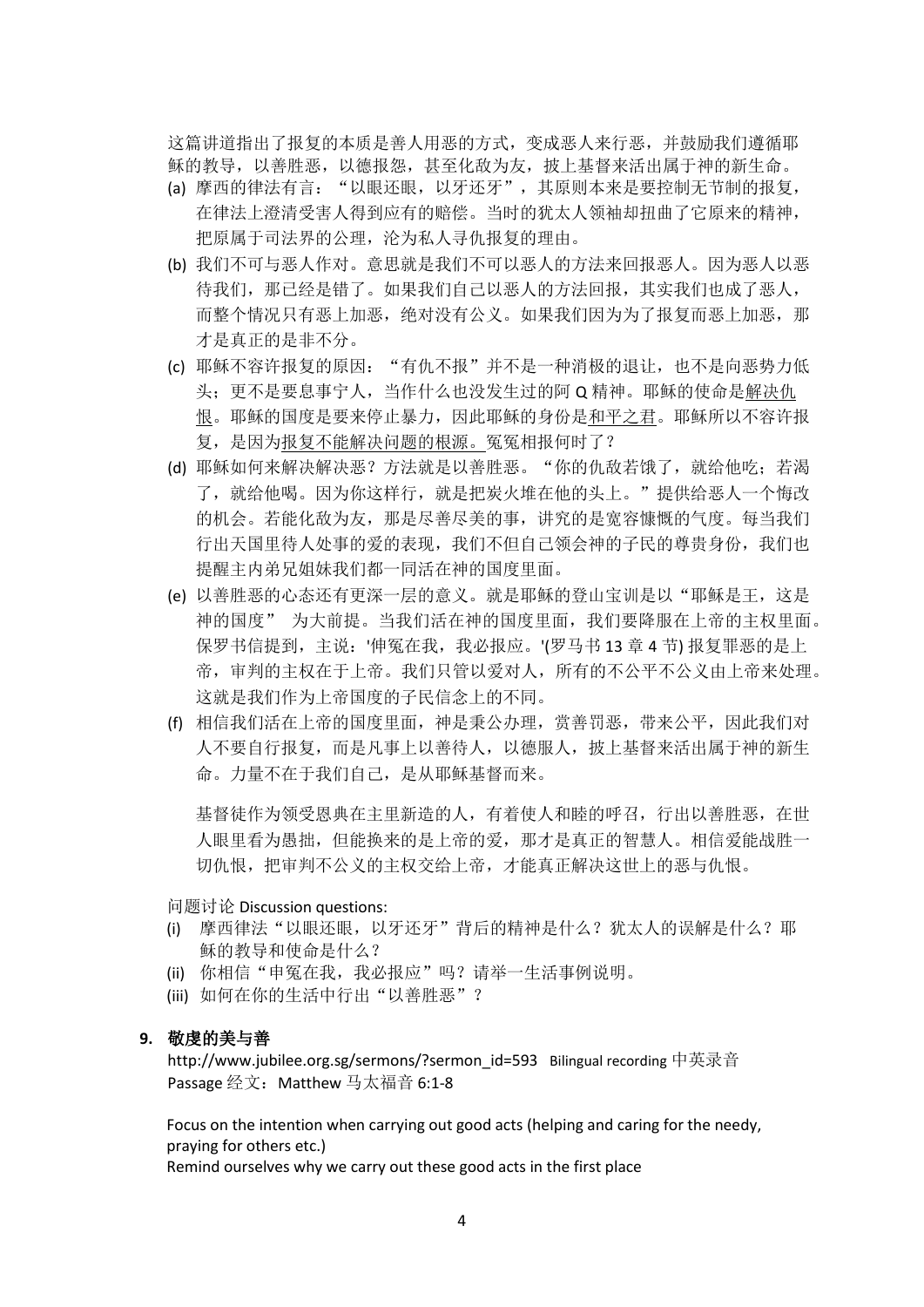Do we have God's intentions in mind when we carry out these good acts or do we do it to gain earthly respect?

Reminder that when we pray, we are praying to our Father in Heaven, not just any other God or person. Therefore, prayer is something to be respected.

Self-reflection on why we do things with God's intentions in mind. Why do we choose to follow what He says? Do we respect this God that we follow and if so, what makes us respect Him? Do we acknowledge that He is our God, our creator, our provider, our savior?

问题讨论 Discussion questions:

- (i) Do we serve/ perform acts of service to others (both in church and outside) for the right reasons? Does it stem from a desire to please others?
- (ii) Are we bothered by public perceptions of acts of service performed? To what extent does that hinder us from performing acts of service?
- (iii) What is prayer to you? What do you pray about?
- (iv) Should prayer be an important part of our lives as Christians?

## **10.** 主祷文

Passage 经文: Matthew 马太福音 6:9-15 中文讲稿 认识主祷文 **http://www.jubilee.org.sg/sermons/?sermon\_id=896** 我们在天上的父:我是天父的宝贝 **http://www.jubilee.org.sg/sermons/?sermon\_id=897** 愿人尊祢的名为圣:造神还是敬拜神 **http://www.jubilee.org.sg/sermons/?sermon\_id=898** 愿祢的国降临:是移民还是国民 **http://www.jubilee.org.sg/sermons/?sermon\_id=899** 愿祢的旨意行在地上**:** 出卖自己抑或放下自己 **http://www.jubilee.org.sg/sermons/?sermon\_id=892** 赐我们日用的饮食**:** 谁是老板 **http://www.jubilee.org.sg/sermons/?sermon\_id=893** 免我们的债**:** 不长久责备也不永远怀怒 **http://www.jubilee.org.sg/sermons/?sermon\_id=894** 不叫我们遇见试探**:** 让主与你一起经过试探 **http://www.jubilee.org.sg/sermons/?sermon\_id=895**

Our Father in heaven: Our relationship with God, as prayer is about building a relationship between God, our Father and us, His children.

Hallowed be Your Name: Pray with respect for God, to honour and glorify God rather than ourselves.

Your kingdom come: Not a location or place, but rather God rebuilding his relationship with us, a king returning to his people. We must live as citizens of heaven, repentant and always aware of God's presence

Your will be done on earth as it is in heaven: Leads back to the intention of prayer, not to satisfy our needs and wants but to satisfy God's will. How? By following the example of Jesus, and knowing our identity as people and children belonging to God

Give us today our daily bread: Pray to be totally dependant on God, to acknowledge him as our master and the source of our material belongings, which are a gift from God Forgive us our debts, as we also have forgiven our debtors: We forgive others as how God forgives us. Forgiveness is not about who is right or who is wrong, but about wanting to restore the relationship. If we truly understand and appreciate that God forgives us because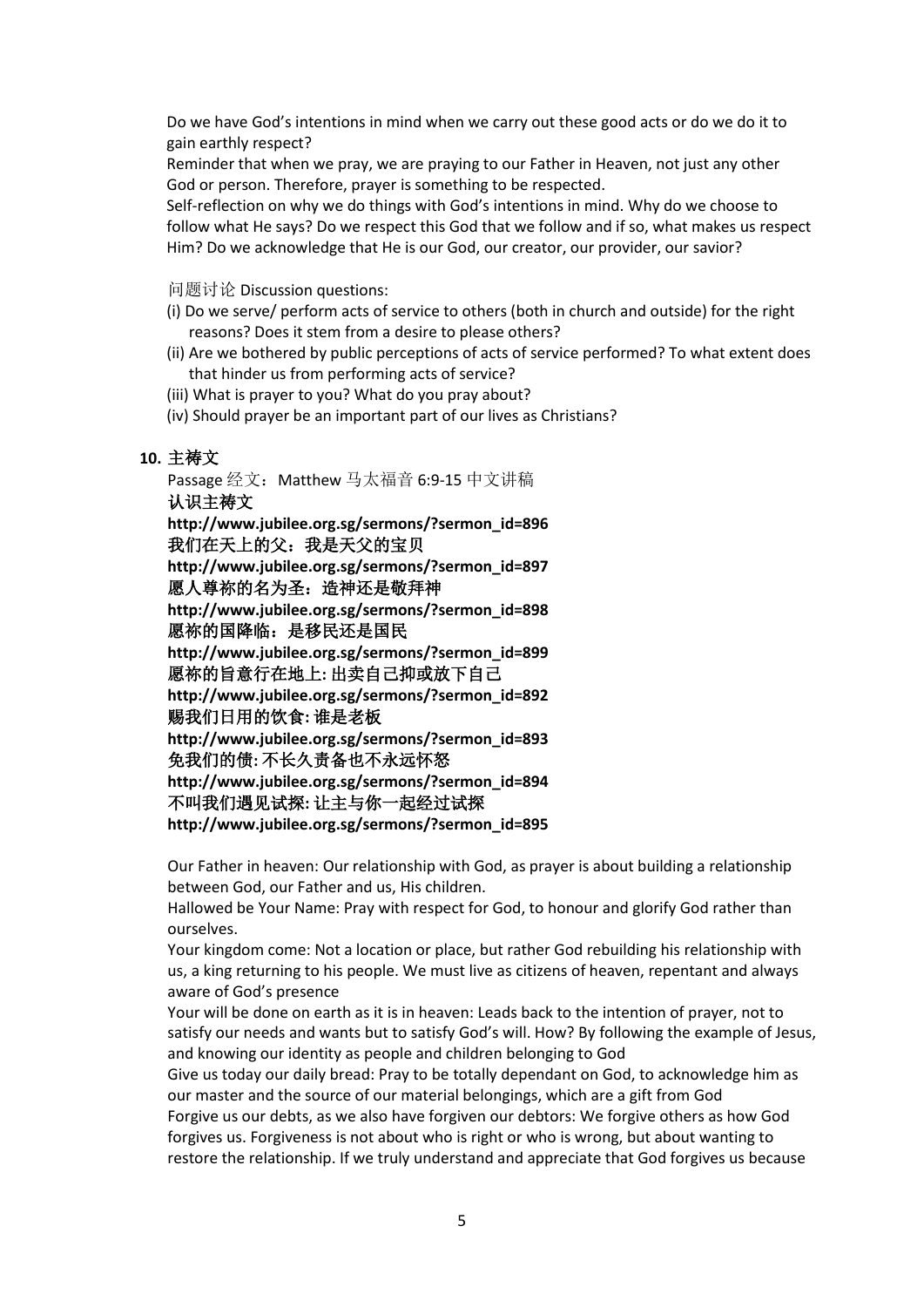of how He loves us and wants to be with us, we will naturally want to restore relationships with others.

Lead us not into temptation but deliver us from the evil one: As Christians, we are not perfect beings, but sinful people, weak and vulnerable to temptation and evil. We need God's strength in the temptations we face and to stand against evil.

Discussion questions:

(i) Has your prayer reflected the correct attitude one should adopt towards prayer? If not, how so? How will it change from here?

# **11. Where is your treasure?**

http://www.jubilee.org.sg/sermons/?sermon\_id=594 Eng Script Bilingual recording 中英录音 Passage 经文: Matthew 马太福音 Matthew 6:19-24

Be reminded, prepared and plan well of your life with God in eternity.

'Treasures on Earth' Do not place too much value on things of this world, for what is tangible will depreciate and what is intangible' eg, Fame, power, will fade.

'Treasures in Heaven' God's promises, our needs will be satisfied as long as we seek him first. Treasures in heaven, unlike earth, will remain.

'Rich man who approached Jesus' It does not mean giving up earthly treasures give you heavenly treasures, rather treasures in heaven is keeping to God's word of selfrighteousness, and obedience to Christ.

Most importantly, is the intention behind your actions on earth, is it to glorify God, to follow and act in his ways, and focused on the heavenly treasures, or to gain the peoples' recognition, approval and accumulate wealth, the earthly treasures.

问题讨论 Discussion questions:

- (i) What do you spend most of your time/effort/money on? Is this the same as in other stages of your life?
- (ii) What are some of the occasions where we are guilty of choosing to serve money (or other earthly treasures) instead of God?
- (iii) Do we give up living on Earth then?

# **12.** 不要忧虑,上帝必看顾你!——活出上帝所给的生命价值

http://www.jubilee.org.sg/sermons/?sermon\_id=595 中文讲稿 Bilingual recording 中英录音 Passage 经文: Matthew 马太福音 6:25-34

Firstly, only when you cast away your worries can you appreciate the beauty and purpose of life; it is not merely to allow one to survive and subsist. This is what is lost on victims of suicide, who often cannot look past their lack of ability to succeed, are too stressed over surviving, and fail to see that the value of their life far extends beyond that.

Secondly, you and your life is precious in God's eyes. All of us are created in God's image, all we have to do is live our lives according to His purpose, and He will take care of you just as He takes care of the rest of His creation.

Lastly, worrying about these matters imply you are in any control at all. Your life is a gift from God, He is the God of life. You can work to feed and clothe yourself but ultimately he has the power over life. Worrying over your life is not something we as Christians should do, rather we should recognize that God is in control, and play our part to honour God in our lives. This applies to taking care of children and their development, as well as our career, evangelism, all aspects of our life and daily lives.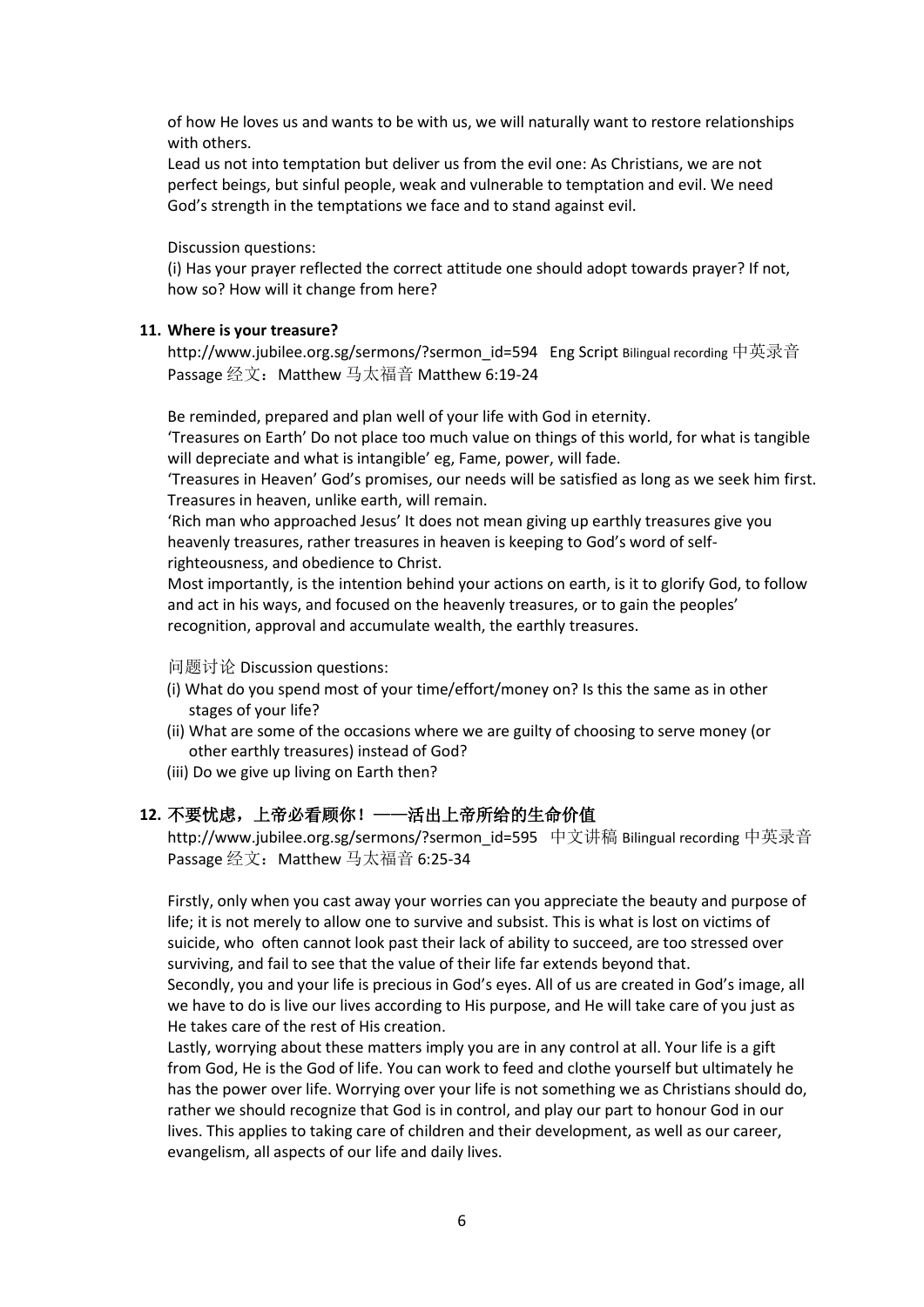问题讨论 Discussion questions:

- (i) What have you been worrying about? Have you ever worried about something you felt was so important it would be like 'the end of the world'?
- (ii) What gives meaning to our lives? What are some things that define you/ your life?

# **13. How to Treat Others**

http://www.jubilee.org.sg/sermons/?sermon\_id=45 Eng Script Bilingual recording 中英录音 Passage 经文: Matthew 马太福音 7:1-12

This sermon teaches us not to judge through 3 imageries.

- (a) The first imagery is that of a person with a plank in his eye trying to remove a speck of sawdust in his brother's eye. The issue is with your blindness. Unless you see clearly, you cannot be the one to be removing specks from people's eye.
- (b) The second imagery of judging is that of pearls before swine. The imagery tells us that the problem is with the giver. Similarly, the laws of Jesus are sacred and good. But they are only meant for his people, the disciples of Jesus. They have no value to those who are outside the kingdom and covenant.
- (c) The final imagery is that of a loving father. The purpose of this imagery is to spell out how generous and considerate our God is.
- As fellow Christians, we all live fully dependent on God. Do not judge others.

问题讨论 Discussion questions:

- (i) What can you see from the first imagery? How to practice it?
- (ii) What can you see from the second imagery? How to practice it?
- (iii) What can you see from the third imagery? How to practice it?

## **14. Be on Guard!**

http://www.jubilee.org.sg/sermons/?sermon\_id=46 Eng Script Bilingual recording 中英录音 Passage 经文: Matthew 马太福音 7:13-23

This sermon explores what is the narrow road and how to live out a righteous life as a Christian.

- (a) For the disciples to stay on the narrow road and not to go on the wrong track, they must exercise discernment between the true and the false prophets or teachers who come to them. And this is thus the first point of today's sermon.
- (b) Jesus warns His followers to be wary of false prophets who are Hellenistic antinomians within the Christian community and advocate total freedom for Christians and thus reject moral laws as not binding upon them. By their fruit you will recognize them!
- (c) We must constantly be taught on and exposed to the right teachings of the Bible, and the correct doctrines of our Christian faith. Only then can we know the authentic from the fake one!
- (d) Jesus wants His followers to take seriously their lives to do the will of the Heavenly Father, which is to bear the fruit of righteousness as taught by Him in the Sermon on the Mount.
- (e) Matthew is thinking of the Christian community that not all its members are true disciples of Jesus even though they address Him as Lord.
- (f) Jesus indeed welcomes us to come to Him! He wants to be our source of strength and the light of our narrow path, in order to help us to do God's will, to live out the fruit of righteousness.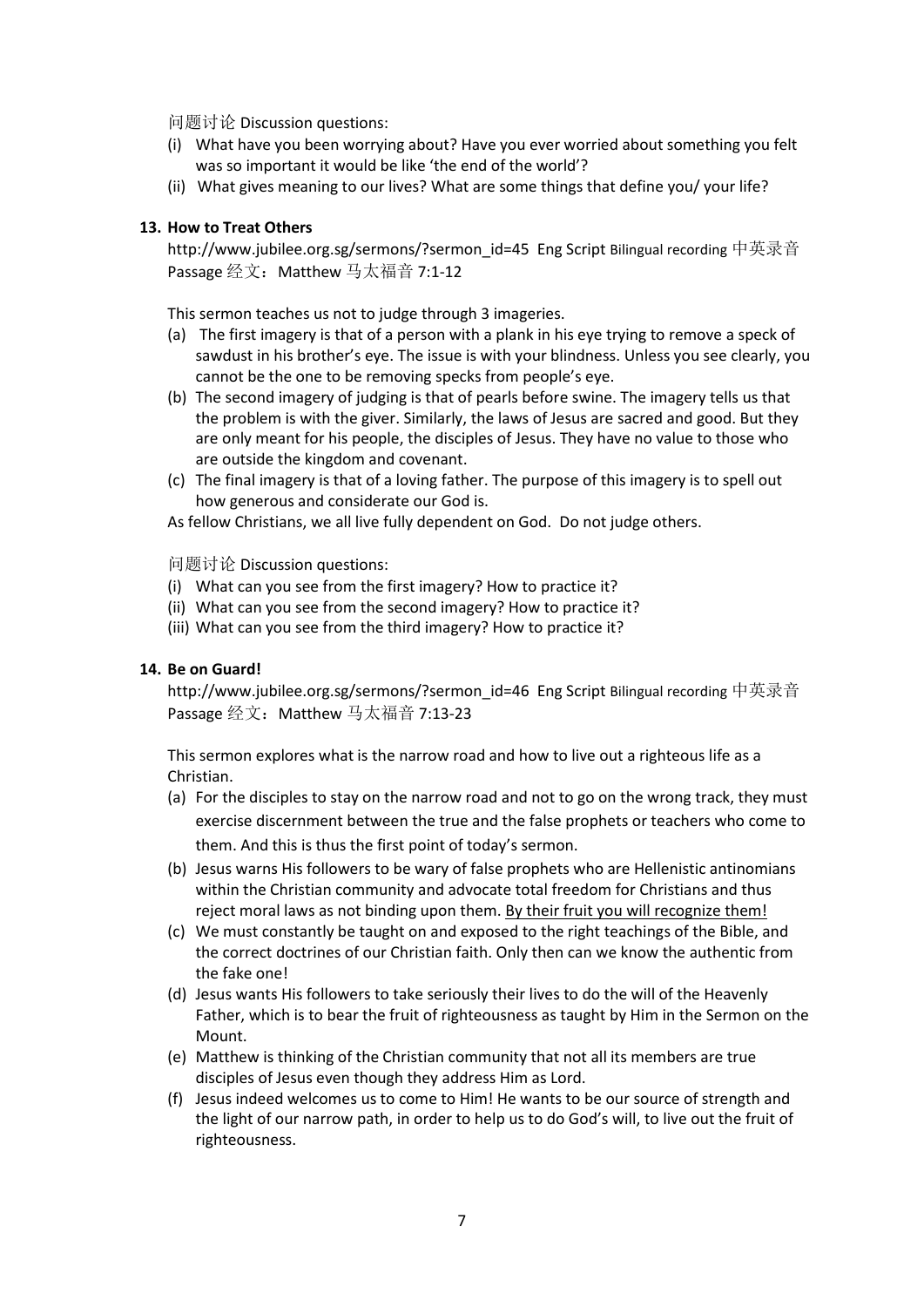- (g) Jesus is not saying that the ethical demand in His Sermon on the Mount is for us the promise of or a condition for our salvation. This ethical demand is in fact helping us to do the will of the heavenly Father as we step out in our faith journey on the narrow road.
- (h) Remember as Jesus' followers, we should not deceive ourselves to engage in the race of the world as others do. It is the fruit of righteousness that Jesus wants us to bear in our life journey on the narrow road. It is not about winning the race for other people to admire us, but doing the will of God whom we call our Father in Heaven.

Jesus indeed welcomes us to come to Him so that we may find strength and confidence in Him to live out the fruitful lives.

问题讨论 Discussion questions:

- (i) How do we discern the true and false prophets or teachers?
- (ii) Do the ethical demands in Jesus's Sermon on the Mount ensure our salvation? What are the ethical demands for?
- (iii) What can you learn from this "2 boats" story? How do we bear the fruit of righteousness in our life journey on the narrow road?

## **15. If there is no storm**

http://www.jubilee.org.sg/sermons/?sermon\_id=42 Eng Script Bilingual recording 中英录音 Passage 经文: Matthew 马太福音 7:24-27

This sermon inspires us to think where my house is now, and to build our house on the Rock not the Sand.

- (a) Jesus talks about two kinds of house builders. One builds his house on the rock, while the other builds his house on the sand. It refers to a unique phenomenon in the Israelite wilderness- Floods in the desert! The man who built his house on the sand is in a flood zone. The rains fell, the floods came, and the house was destroyed. Another man who built on the rock is out of the flood area, and the rains, though severe, had no impact on his house.
- (b) Obedience does matter. You can build your house on the rock, you can build your house on the sand. But there will come a day of storm, and you know which the one that will stand is.
- (c) -If there is no storm, the wadi is a great place to build a house. The land is much softer than the limestone rocks.

-If there is no storm, it's good enough to appear superficially a Christian; I do not need to actually obey these laws of Jesus which would force me to transform my values and my character.

-If there is no storm, I can just be myself and the one slogging away on the limestone rock seems so foolish for his extra efforts.

- (d) But the storm will surely come. No one knows what actually goes on in a person's heart. Instinctively, one would feel better building his security on wealth, building his esteem on judging other, building his reputation on public displays of piety. But instead, choose to build your security on trusting fully in God, to build your esteem on being gracious to others, to build your reputation only in God's eyes.
- (e) When the flood came, the relationship between Noah and the Lord suddenly became really crucial. Before the flood, it is hard to tell who is wise and who is foolish. More likely, the one that seemed to have laboured for nothing is considered the fool.